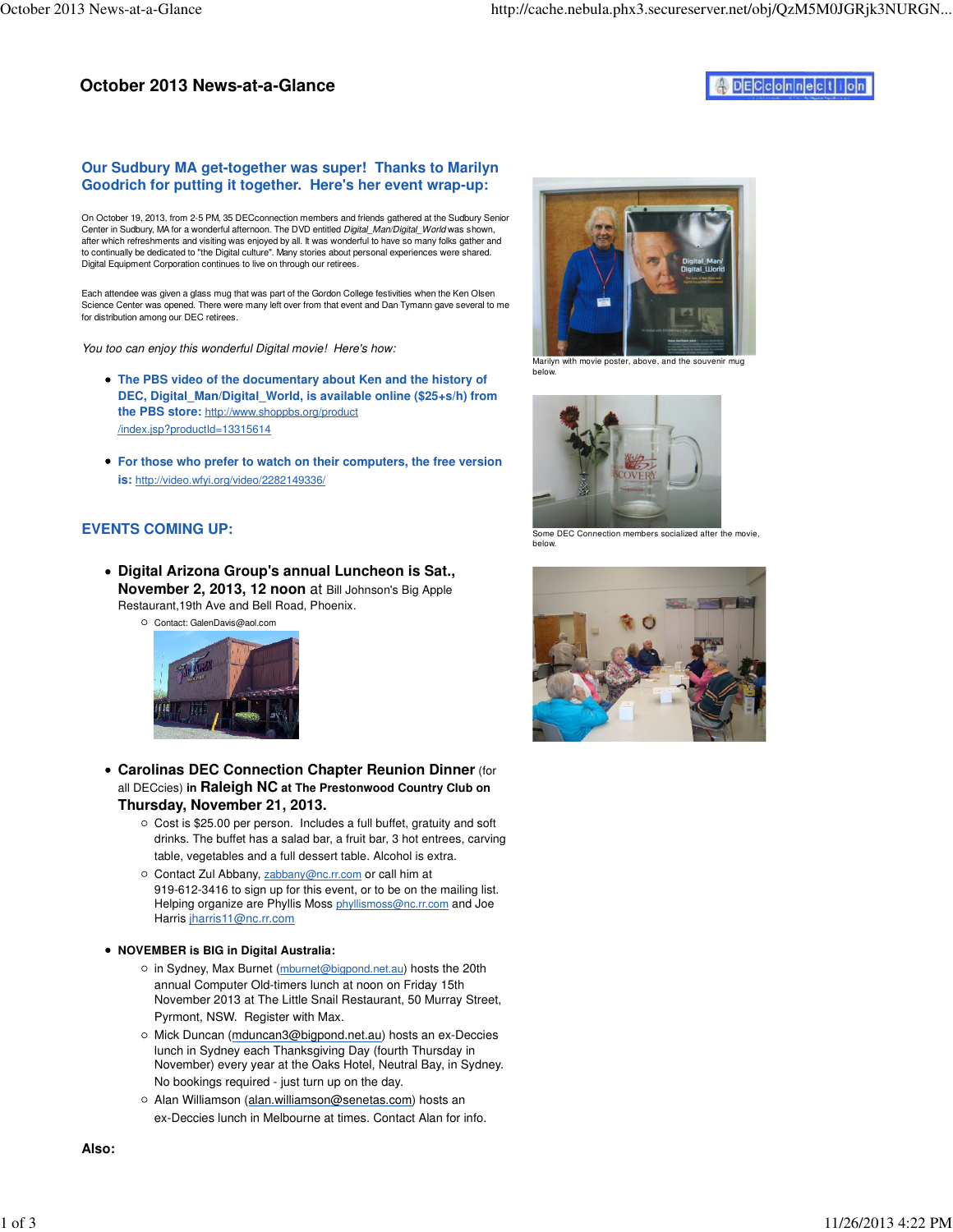- **SW Florida Chapter Meeting postponed** until snowbird season in Naples FL... probably early 2014. All DECcies welcome. Contact Sally Hering, at email: sahering@msn.com Click here for information.
- **Reunion With Your Peers click here for information about running your** own reunion locally with DEC Connection support.

# **DEC Connection Member News**

Welcome to our new members: **Anthony Bento, Judith Burgess, Tim Horgan**, **Frank Inostroza,** and **Frans Vandermolen.**

#### **Membership Renewal Procedure:**

Best method to renew: Click this link to see if your membership is current in our Member Service Center and pay online with a credit card. If you have paid dues since 2010 you will be there - use the email address we have on file for you - no leading or trailing spaces and it should work - email webmaster@decconnection.org for help.

- You can also join us (or renew) at www.decconnection.org/join.htm
- You can also send a check to The DEC Connection, c/o Bob Moore, 28 Fernglade Rd., Burlington MA 01803. \$10 for 1 year, \$25 for 3 years.
- If you prefer to use your PayPal account directly (not via our website), use our payment address: registrations@decconnection.org - please do NOT use any of the Board members' personal email addresses.

**Staying on our email list:** Our newsletter contact manager removes names if the recipient mail server sends a rejection notice. If you notice you haven't received DEC Connection's News-ata-Glance in a while, or changed your address, re-register for our free e-news at: www.decconnection.org/mail.htm

### **DEC Connection Member NewsBytes**: send yours to:

webmaster@decconnection.org. See our new NewsByte archive page.

- New Member **Tony Bento** writes**:** Been working at DEC-COMPAQ-HP for over 41 years. What a long strange trip it's been. -TB amb@technologist.com
- **Barb Finer** is excited to announce that Governor Deval Patrick will attend the ribbon-cutting ceremony at the new Hopkinton location of TechSandBox! Join them on Tuesday, November 5, 2013 from 11:30 AM to 1:30 PM (EST). 103-105 South St. Hopkinton, MA. Info: www.techsandbox.org or barb@techsandbox.org.

#### **Sad News Department** - details on our Memorials Page

Our condolences to friends of Laurie Reilly of Colorado Springs, who passed away from ALS on 16 October.

## **Website Updates**:

- **Read about Barb Finer, our featured Member Entrepreneur.**
- Know someone who is leaving HP? Please pass the word to anyone leaving HP to use the HP Alumni Association's "ASAP Checklist" immediately. It has advice and mutual help -- developed by HPAA members -- on the many things you have to do before you lose access to HP's internal systems. Thanks to Curt Gowan for this posting. Go to http://www.hpalumni.org/asap (HPAA membership not required.)
- The PBS video of the documentary about Ken and the history of DEC, Digital\_Man/Digital\_World, is available online (\$25+s/h) from the PBS store: